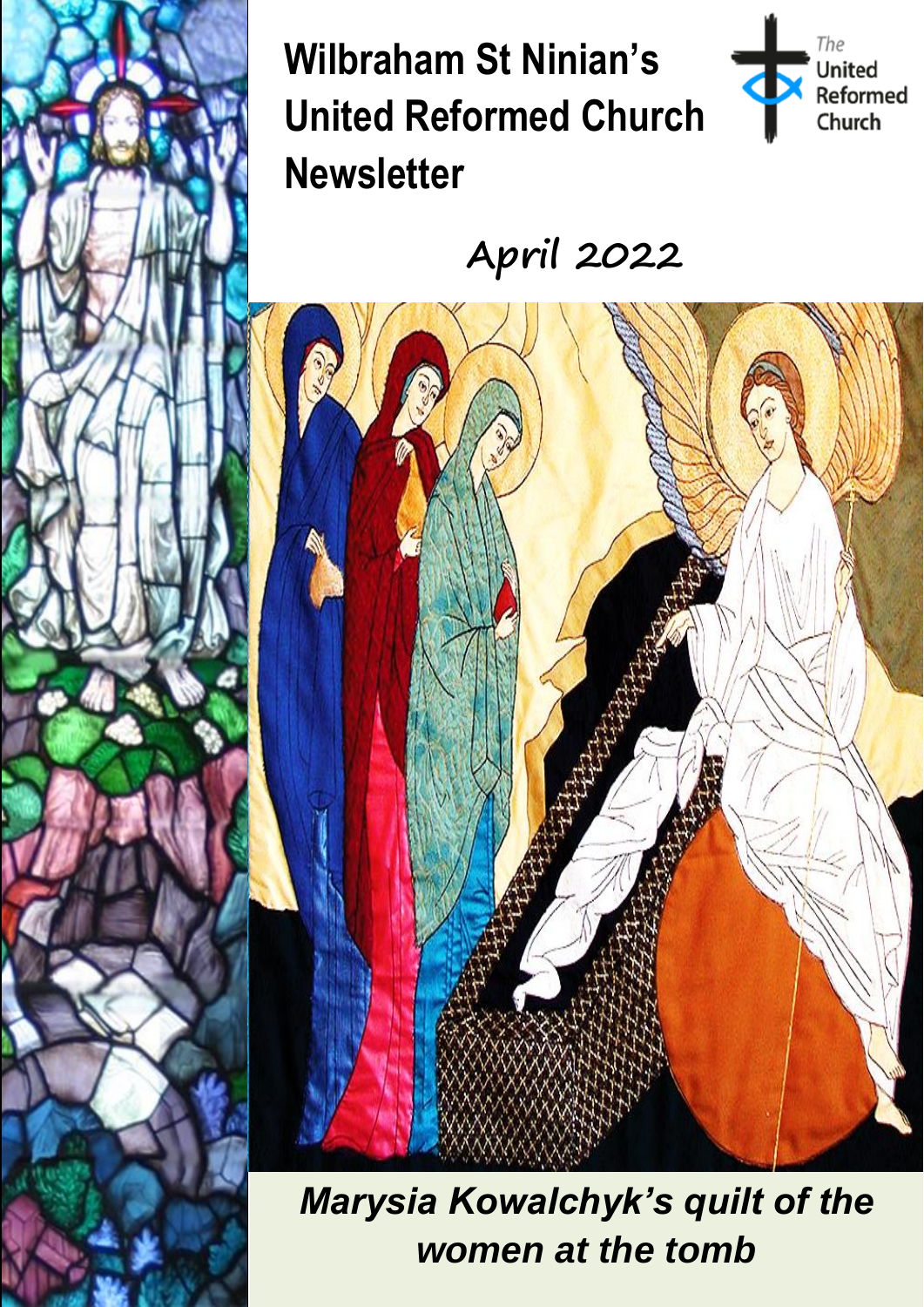### **From the Editor………… April 2022**



#### **In Praise of the Hot Cross Bun**

Hot cross buns are traditionally eaten during Lent. One theory is that the hot cross bun originates from St. Albans, in England, where, in

1361, Brother Thomas Rodcliffe, a 14th-century monk at St Albans Abbey, developed a similar recipe called an 'Alban Bun' and distributed the bun to the local poor on Good Friday. The cross on the top represents the cross of Christ and the spices used are said to be those used to embalm Jesus when he was placed in the tomb. However, we can now buy more exotically-flavoured buns: KFC launched a hot cross bun burger with chicken and cheese; Sainsbury's sells a cheddar and caramelised onion chutney variety; M&S sell extremely cheesy *and* extremely chocolatey hot cross buns. Some of these sound quite revolting, and none of them feel to me like they belong in the spirit of Lenten fasting.

The Queen's Chaplain recently called these non-traditional hot cross buns 'the devil's work', saying that their Christian symbolism was lost in the rush for more and more exotic flavours. However, all the buns retain the cross, a Christian symbol of torture and pain and death that is changed by Christ at Easter into one of hope and joy and eternal life. Whatever the flavour of the hot cross bun we eat, we should always welcome a reminder of what the cross means to us.

Wishing you all a happy and blessed Easter,

 $Mel$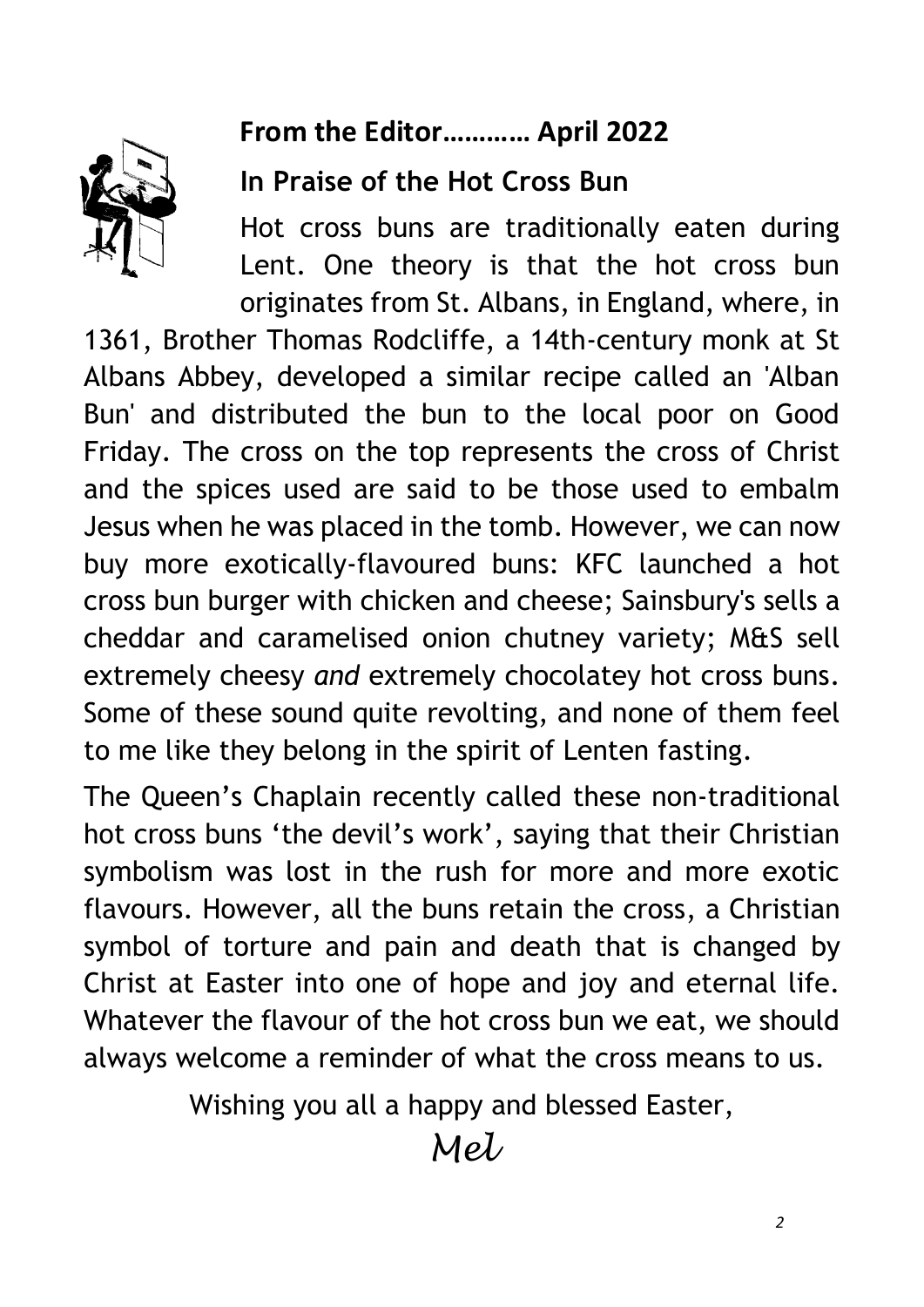Rev Lee Battle will be leaving our Missional Partnership in July to move to Cardiff to be with her fiancée and her daughter and be a full-time family. Although we are sad to see Lee go, we wish her and Nate and Marley every happiness in their new home.

### **A Letter from Rev Lee Battle:**

Dear everyone,

It is with difficulty that I write to you today to tell you of my decision to leave the Missional Partnership in July.

There is no doubt that the job has been demanding and that I have not always been given the support I needed in it but that is not my reason for leaving.

My children and I have decided we would like to move to Cardiff to be with my fiancée and her daughter and be a full-time family.

There are a myriad of reasons why this is a good move for us, but I want you to know that leaving this role is not one of them. To say that I have loved getting to know you all, would be an understatement and you will never know how valued and appreciated your support of me, my ministry and my family has been these past two years.

One thing that I have not ever doubted is that you are each extraordinary churches, who in different ways and with different challenges, have so much to offer the communities around you and it has been my privilege to serve you and get to know you all.

I will leave my role with you in July and in the meantime, if there is anything I can do that would be helpful to you, please do get in touch.

Be always assured of my prayers and love for you.

# **Lee**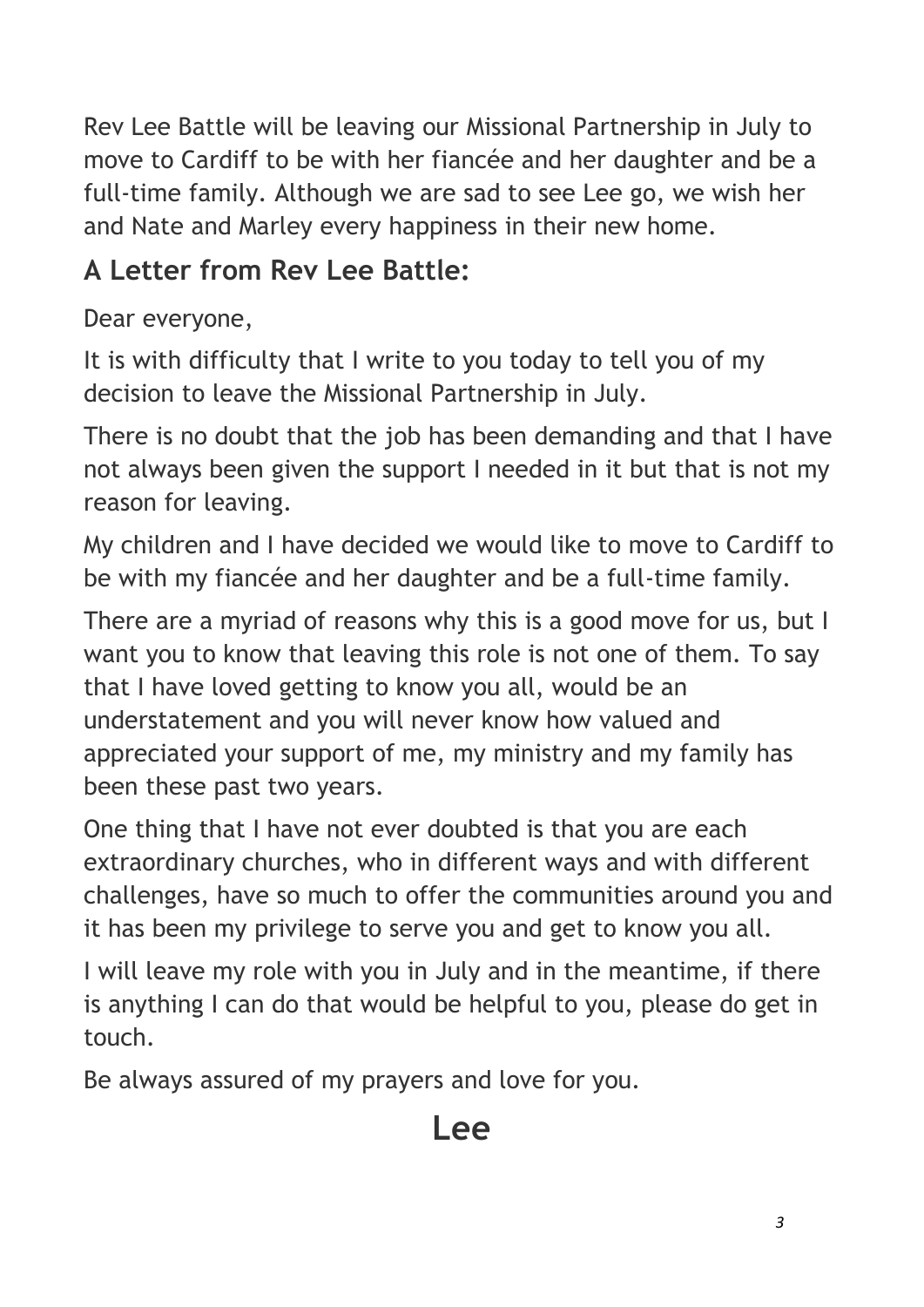# Family News

**Joyce Henry** remains in Salford Royal. She is making slow progress after having operations on her broken hip and arm. Joyce considers her progress to be slow and painful but the nurses tell her that she is doing very well. Joyce appreciated the lovely cards sent to her and sends her best wishes to the congregation.

**Jean Hunt** became ill with Covid after taking her brother to the MRI. Jean, her brother and nephew sat in A&E for three hours before her brother was admitted, all became ill with Covid. It is ironic that throughout the pandemic Jean had taken part in an NHS monitoring trail, being tested once a month for Covid and remaining disease-free. Jean is much better now but she still lacks energy. She is aiming to be well enough to go to Australia to see her other brother and his family, she is being ultra-cautious and continues to wear a mask.

**Rolland Mkandawire** has been allocated a place at Trinity High School, his first choice. Susannah is delighted as his first application got lost in the post and a new one had to be made. **Nathan Battle** is also due to start secondary school in September when he moves to Wales. Good luck and best wishes to both boys as they start high school.

**Brenda Beckett** is struggling with back and leg problems. She is awaiting hospital investigations which have been delayed because her consultant is on long term sick leave.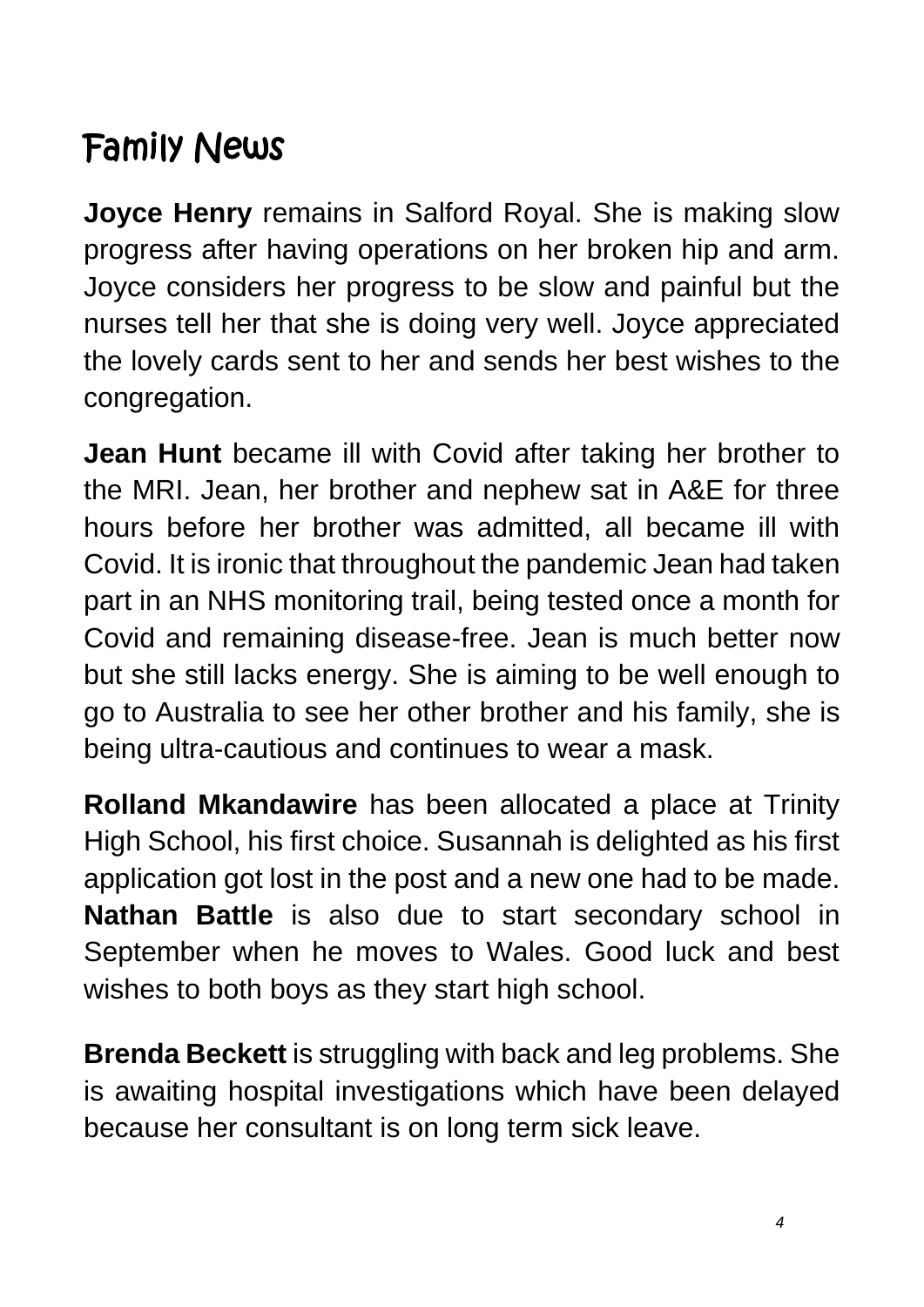Just before Christmas **Angela Bogg** had a successful move to Bradford-Upon-Avon to live near her son and his family. We now have the news that Angela has been diagnosed with cancer. Please remember Angela in your prayers.

# Church News

### **Rev Lee Battle**

Rev Lee has decided to move to Cardiff this summer to be a full-time family with her fiancée and her daughter. While we are sorry to see Lee go, we know she, Nate and Marley will go with our love and prayers and we wish them all every happiness in their new home in Wales.

### **Hybrid Worship**

Equipment for Hybrid Worship is being fitted in Church on Wednesday April 13<sup>th</sup>. It should be possible to stream the Easter Sunday Service on April 17<sup>th</sup>. Elders and interested members will be trained on its use.

### **The Rainbow People Choir**

The Metropolitan Congregation are forming a new choir to encourage the congregation back to face-to-face worship after two years on Zoom. They had their first rehearsal on February 27<sup>th</sup> and are practising regularly with their Musical Director, Alex. Their first performance is at St. Clement's Church in Chorlton on 24<sup>th</sup> April (See p.7).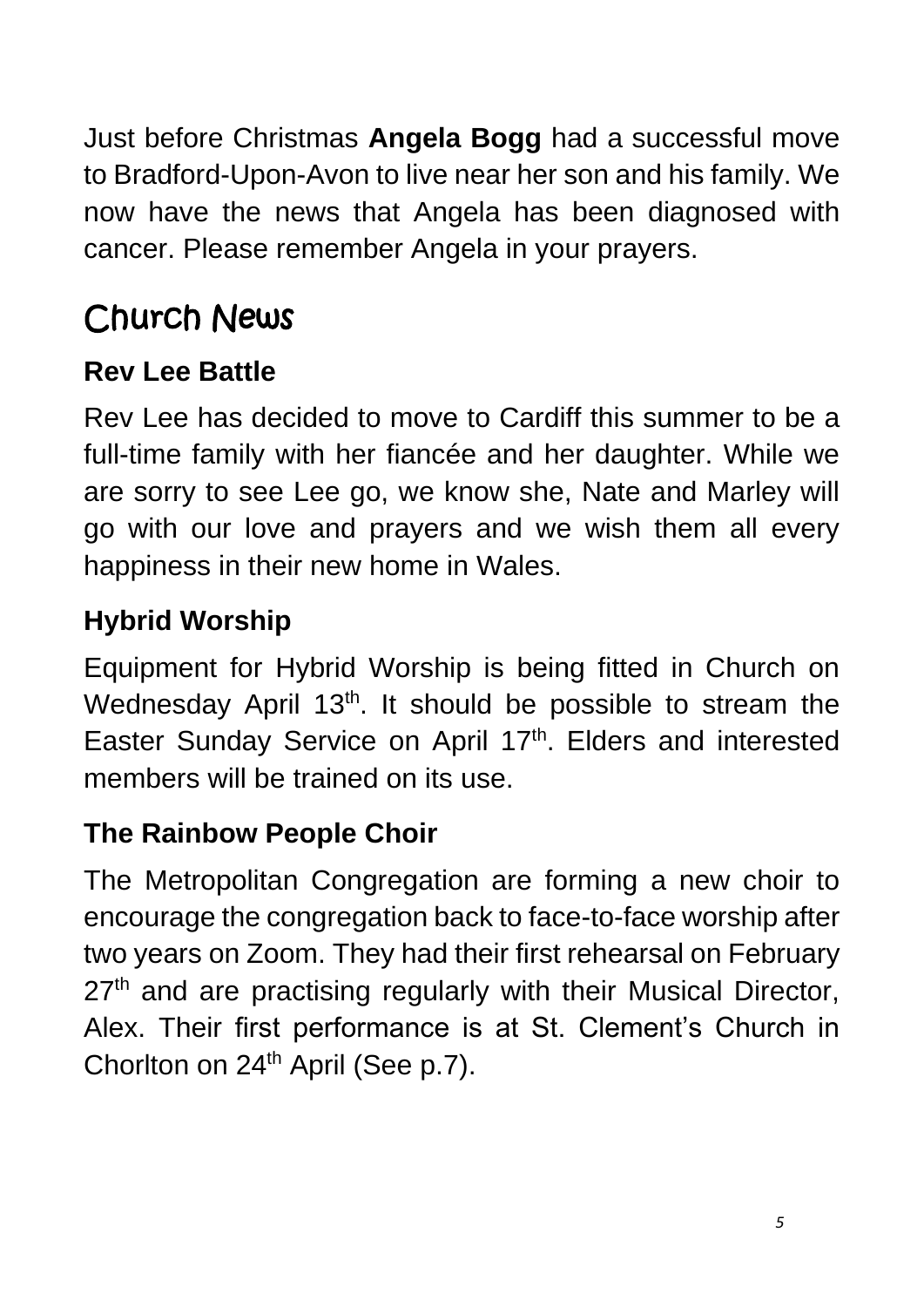# **Dates for Your Diary**

| Sunday 3 <sup>rd</sup> April                            | <b>NO MORNING SERVICE AT WSTN</b> |
|---------------------------------------------------------|-----------------------------------|
| Sunday 10th April 10.45am                               | <b>Rev Fleur Houston</b>          |
| <b>Palm Sunday</b>                                      | <b>Communion</b>                  |
|                                                         | <b>Hybrid Communion service</b>   |
| Thursday 14 <sup>th</sup> April 7.30pm                  | (voluntary foot or hand washing)  |
| <b>Maundy Thursday</b>                                  | <b>Chorlton Central</b>           |
|                                                         | led by Rev Lesley Husselbee       |
| Friday 15 <sup>th</sup> April 8pm<br><b>Good Friday</b> | Tenebrae service                  |
|                                                         | <b>Chorlton Central</b>           |
|                                                         | led by Rev Lesley Husselbee       |
| Sunday 17th April 10.45am                               | <b>Rev Lee Battle</b>             |
| <b>Easter Sunday</b>                                    | <b>Communion</b>                  |
| Sunday 24th April 10.45am                               | <b>Chris Burton</b>               |
| Monday 25 <sup>th</sup> April 7.30pm                    | Elders' Meeting                   |
|                                                         | Zoom details to be emailed        |
| Sunday 1 <sup>st</sup> May 10.45am                      | <b>Mel Hall</b>                   |
|                                                         | <b>Rev Dr Walter Houston</b>      |
| Sunday 8 <sup>th</sup> May 10.45am                      | <b>Communion</b>                  |



is run by churches in Chorlton and offers a space for reflection, for prayer, for being creative, for conversation Please drop in! You are welcome as you are

Look for us in Chorlton precinct in the unit next to Boots from **Monday 11th April 2022 to Saturday 16th April 2022 from 10am - 3pm**

> *For more information, contact Sarah Brewerton: [sarahbrewerton@hotmail.co.uk](mailto:sarahbrewerton@hotmail.co.uk)*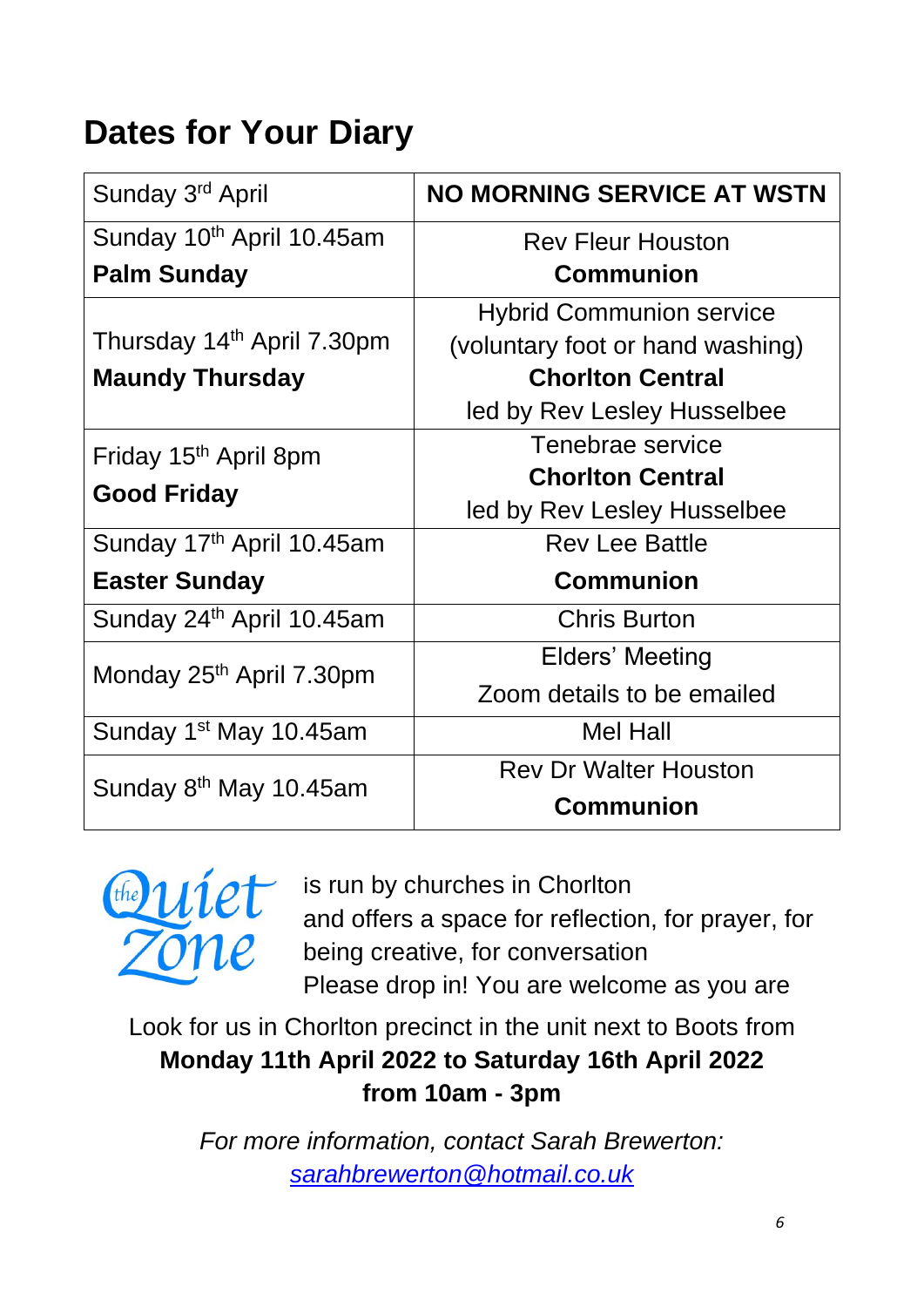#### **Lectionary Bible Readings for this month**

*Taken from "Roots on the Web" Lectionary Year C*

| April 3rd                                    | Isaiah 43:16-21; Psalm 126; Philippians 3:4b-14;                            |
|----------------------------------------------|-----------------------------------------------------------------------------|
| Lent 5                                       | John 12:1-8                                                                 |
| April 10 <sup>th</sup>                       | Isaiah 50:4-9a; Psalm 118:1-2,19-29;                                        |
| <b>Palm Sunday</b>                           | Philippians 2:5-11; Luke 19:28-40                                           |
| April 14th                                   | Exodus 12:1-4, (5-10), 11-14;                                               |
| <b>Maundy</b>                                | Psalm 116:1-2, 12-19; 1 Corinthians 11:23-26;                               |
| <b>Thursday</b>                              | John 13:1-17, 31b-35                                                        |
| April 15 <sup>th</sup>                       | Isaiah 52:13-53:12; Psalm 22; Hebrews 10:16-25;                             |
| <b>Good Friday</b>                           | John 18:1-19:42                                                             |
| April 17th<br><b>Easter</b><br><b>Sunday</b> | Acts 10.34-43; Psalm 118.1-2,14-24; 1<br>Corinthians 15.19-26; Luke 24.1-12 |
| April 24th                                   | Acts 5:27-32; Psalm 118:14-29; Revelation 1:4-8;                            |
| <b>Easter 2</b>                              | John 20:19-31                                                               |
| May 1 <sup>st</sup>                          | Acts 9:1-6, (7-20); Psalm 30; Revelation 5:11-14;                           |
| Easter <sub>3</sub>                          | John 21:1-19                                                                |
| May $8th$                                    | Acts 9:36-43; Psalm 23; Revelation 7:9-17;                                  |
| Easter 4                                     | John 10:22-30                                                               |

**Christians Walking With Pride** 

#### **FUNDRAISER – Sunday 24th April 1pm – 3pm St Clement's Church, Chorlton**

**Food and drink plus activities, The Rainbow People Choir Tickets are £5 each** (apart from for people seeking asylum) We're looking for volunteers to help prepare food. Please let Cat Lewis know if you are interested.